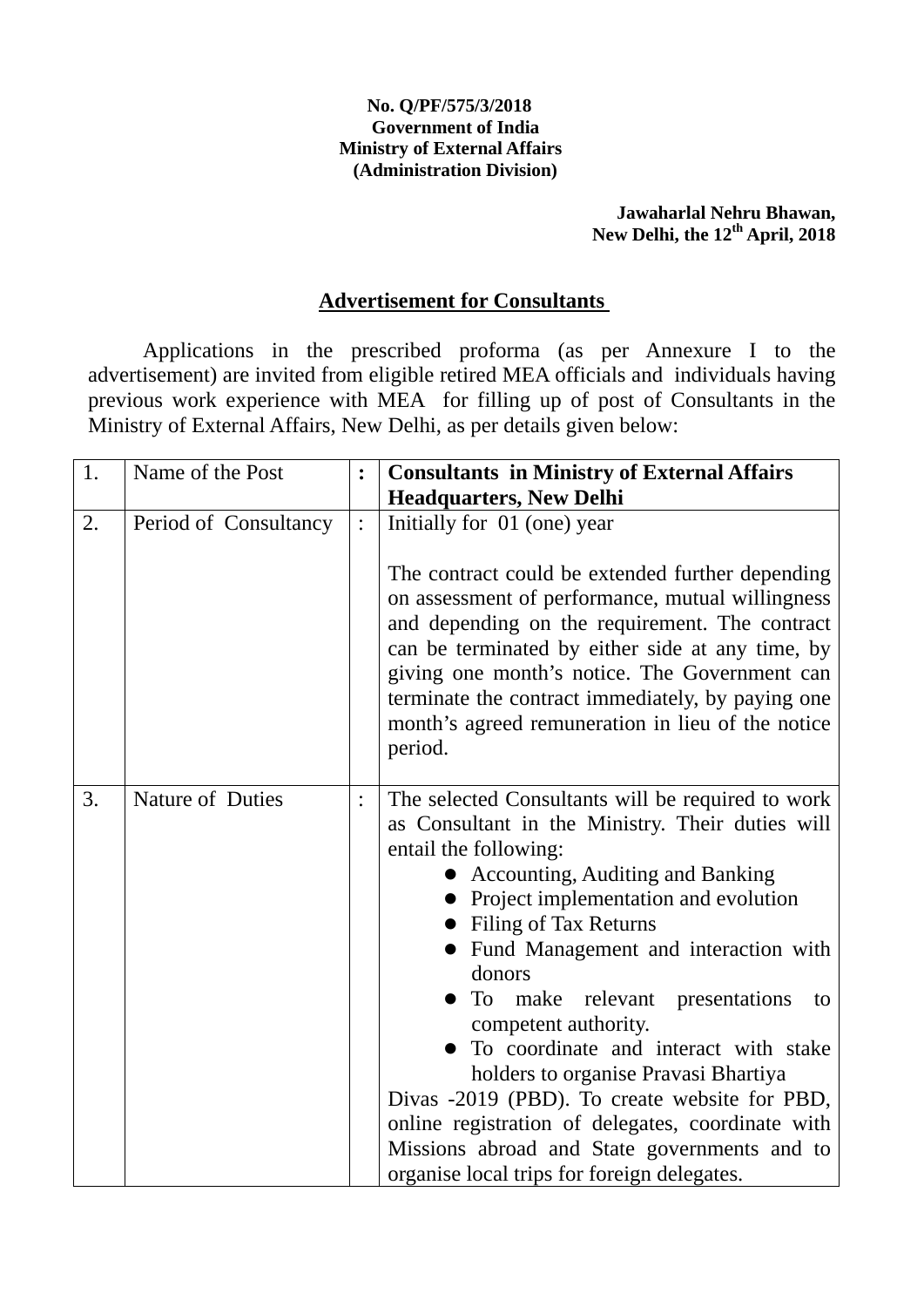| 4. | <b>Job Location</b>                  |                | Ministry of External Affairs (South Block/<br>Jawaharlal Nehru Bhawan / Patiala House/ISIL<br>Building/Akbar Bhavan), New Delhi                                                                                                                                                                                                                                                                                                                                                                                                                                                       |
|----|--------------------------------------|----------------|---------------------------------------------------------------------------------------------------------------------------------------------------------------------------------------------------------------------------------------------------------------------------------------------------------------------------------------------------------------------------------------------------------------------------------------------------------------------------------------------------------------------------------------------------------------------------------------|
| 5. | Qualifications/Essential<br>Criteria | $\ddot{\cdot}$ | Applicant should be a retired MEA official<br>with good health and the age limit is 65<br>years.<br>Individuals having past work experience<br>with MEA.                                                                                                                                                                                                                                                                                                                                                                                                                              |
| 6. | Desirable Criteria                   |                | a) Previous experience of handling issues<br>relating<br>Accounts, Finance,<br>to<br>Administration, Protocol and Projects.                                                                                                                                                                                                                                                                                                                                                                                                                                                           |
| 7. | Remuneration &<br>Entitlements       |                | The remuneration would be as per GFR<br>norms.<br>The employment will be strictly contractual,<br>and will not confer any other benefits to the<br>selected candidates.<br>In case the Consultants are required to travel<br>domestically or abroad as part of their<br>duties, the Ministry will take care of their<br>travel, accommodation and per-diem costs,<br>on par with Under Secretary in the Ministry.<br>Those selected are required to enter into a<br>contract with the Ministry in a prescribed<br>format w.e.f. from the actual date of<br>appointment as Consultant. |
| 8. | How to apply                         |                | Interested<br>applicants may<br>submit<br>$\bullet$<br>application indicating their interest in<br>working for the Ministry of External Affairs<br>as per proforma at Annex I.<br>The envelope containing the applicants'<br>details as mentioned above<br>should be<br>clearly labelled "Application for the post<br>of Consultant in Ministry of External<br>Affairs " and addressed to:                                                                                                                                                                                            |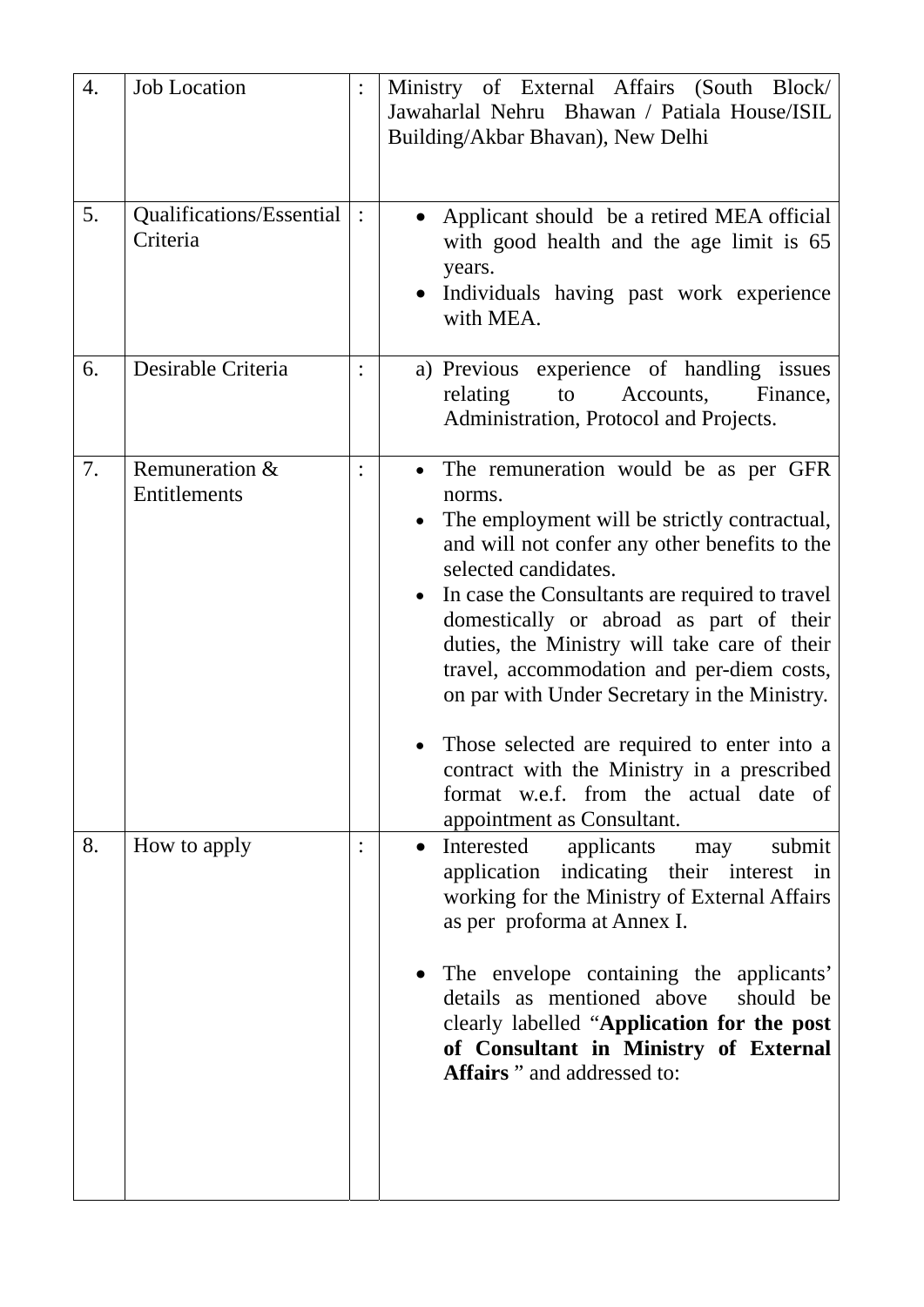|  |  | <b>Shri Amit Kumar</b><br><b>Joint Secretary (Administration)</b><br><b>Ministry of External Affairs</b><br>Room No. 149-C, South Block<br><b>New Delhi 110 011</b>                                                                                                                                                                                                                                                                                                                                                                                                                                                                             |
|--|--|-------------------------------------------------------------------------------------------------------------------------------------------------------------------------------------------------------------------------------------------------------------------------------------------------------------------------------------------------------------------------------------------------------------------------------------------------------------------------------------------------------------------------------------------------------------------------------------------------------------------------------------------------|
|  |  | <b>E.mail</b> : jsad@mea.gov.in                                                                                                                                                                                                                                                                                                                                                                                                                                                                                                                                                                                                                 |
|  |  | The applications should include a detailed<br>bio-data<br>listing<br>educational<br>the<br>qualifications of the candidate and their<br>areas of expertise.<br>References from past employers may be<br>included.<br>The application should include the contact<br>details of the candidate, including<br>residential address, email ID and land line<br>and mobile numbers.<br>Ministry of External Affairs will review the<br>applications, and will short list candidates it<br>considers<br>suitable.<br>The<br>short-listed<br>candidates will be called for an interview<br>in the Ministry.<br>The date, time and venue of the interview |
|  |  | will be conveyed in the Interview call letter.<br>Candidates will have to make their own                                                                                                                                                                                                                                                                                                                                                                                                                                                                                                                                                        |
|  |  | arrangements to reach the place of<br>interview.                                                                                                                                                                                                                                                                                                                                                                                                                                                                                                                                                                                                |
|  |  | No TA/DA will be payable by the Ministry<br>to attend the interview.                                                                                                                                                                                                                                                                                                                                                                                                                                                                                                                                                                            |
|  |  | The final selection will be based on their                                                                                                                                                                                                                                                                                                                                                                                                                                                                                                                                                                                                      |
|  |  | performance at the interview.                                                                                                                                                                                                                                                                                                                                                                                                                                                                                                                                                                                                                   |
|  |  | decision<br>The<br>of the Government<br>on<br>selection of candidates will be final.                                                                                                                                                                                                                                                                                                                                                                                                                                                                                                                                                            |

 The last date for receiving applications is **27th April 2018**. Applications received after the closing date or without the prescribed documents or otherwise found incomplete or not in the prescribed proforma are liable to be rejected and no correspondence shall be entertained in this regard.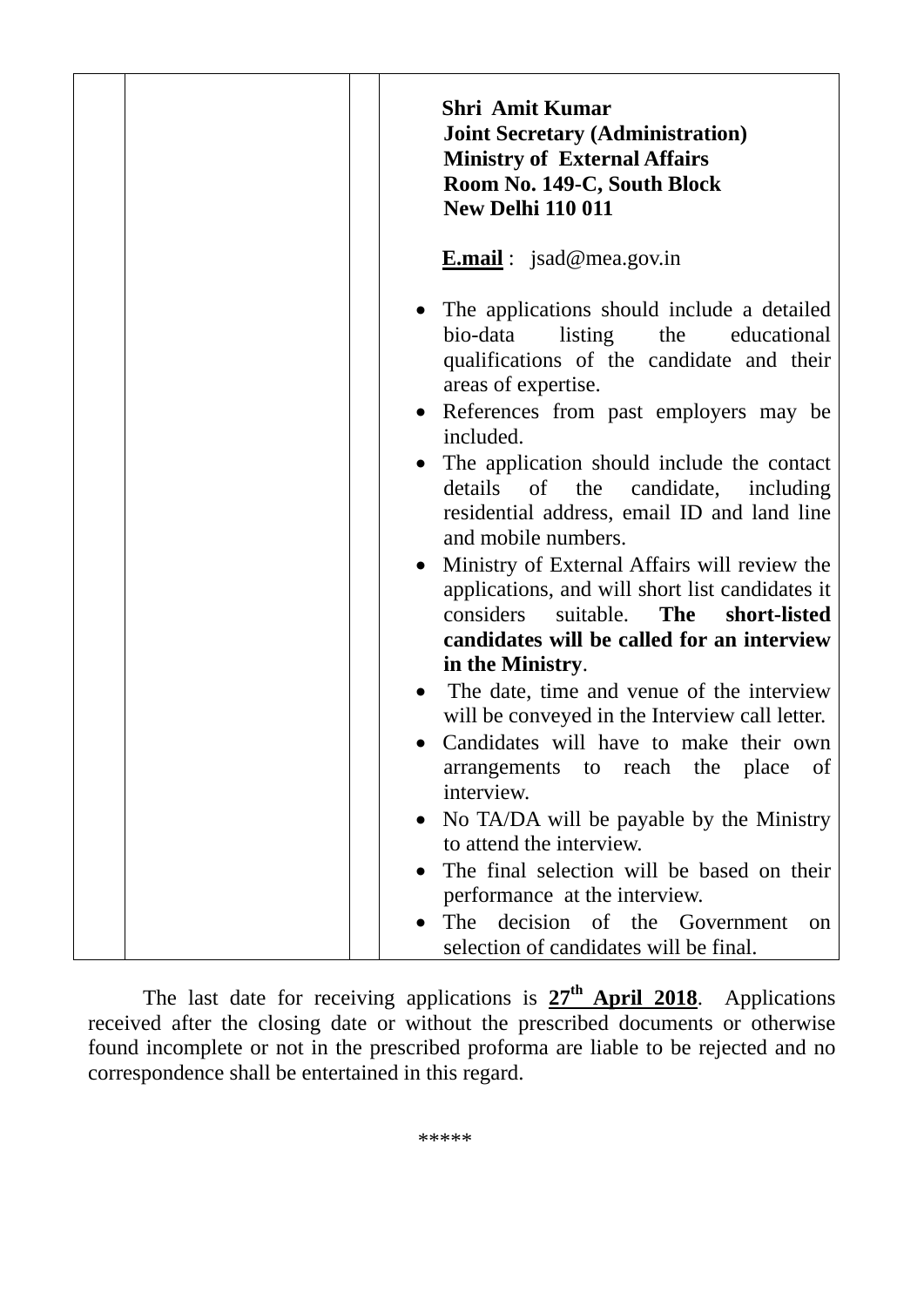## **ANNEXURE-I**

Paste your passport size photo here

# **APPLICATION PROFORMA FOR THE POST OF CONSULTANT**

## **MINISTRY OF EXTERNAL AFFAIRS, NEW DELHI**

- 1. Name :
- 2. Date of Birth :
- 3. Gender :
- 4. Educational Qualifications:
- 5. Mobile No. :
- 6. Email ID :
- 7. Details of employment in chronological order, if applicable. (*Enclose a separate sheet, if space below is insufficient*)

| Department/ Post held | From | To | Emoluments | Nature of |
|-----------------------|------|----|------------|-----------|
| Institution/          |      |    |            | duties    |
| Organisation          |      |    |            | performed |
|                       |      |    |            |           |
|                       |      |    |            |           |
|                       |      |    |            |           |
|                       |      |    |            |           |
|                       |      |    |            |           |
|                       |      |    |            |           |
|                       |      |    |            |           |
|                       |      |    |            |           |
|                       |      |    |            |           |
|                       |      |    |            |           |

8. Details of courses/ training programmes attended, if any: